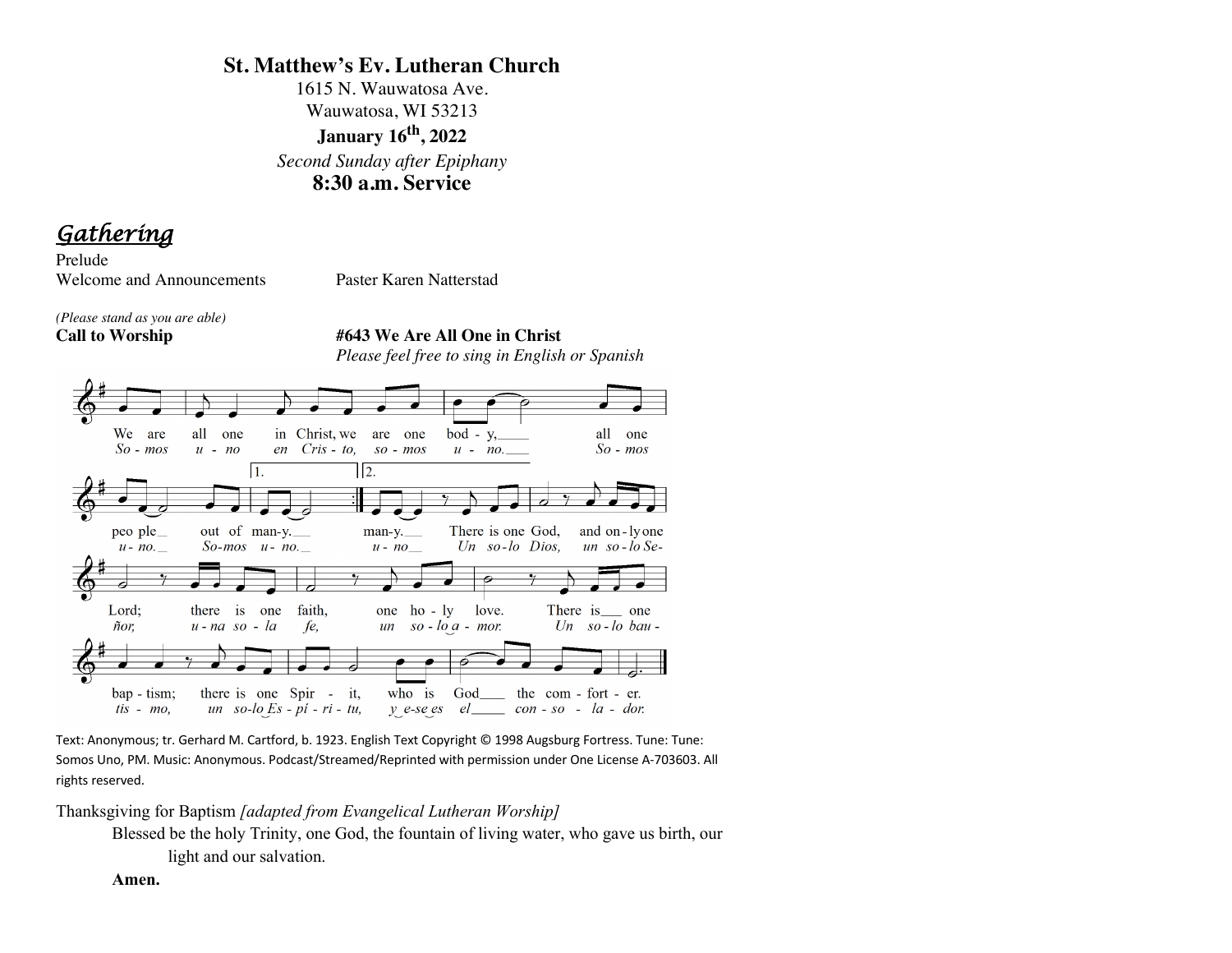Joined to Christ in the waters of baptism, we are clothed with God's mercy and forgiveness.

**Let us give thanks for the gift of baptism.**

We give you thanks, O God,

**for in the beginning your Spirit moved over the waters and by your Word you created the world, calling forth life in which you took delight**

We praise you for the gift of water that sustains life, and above all we praise you for the gift of new life in Jesus Christ. Shower us with your Spirit, and renew our lives with your forgiveness, grace, and love.

**To you be given honor and praise through Jesus Christ our Lord in the unity of the Holy Spirit, now and forever. Amen!**

#### Gathering Song **#310 Songs of Thankfulness and Praise**

Litany for the Second Sunday after the Epiphany

At the wedding of Cana, the servants trusted Jesus and did whatever he told them.

**In our lives, may we trust in Jesus as the One who leads us.**

The servants did what Christ commanded,

**and their lives were opened to something new.**

As we serve our Savior,

**he lives in and through us.**

And as we serve our Lord,

**may His blessings be upon us and through us.**

Apostolic Greeting

Arise shine; for the Light has come!

# **The glory of the Lord has risen upon us!**

The grace of God that extends to all nations in Christ Jesus through the work of the Holy Spirit be with you all.

# **And also with you.**

Prayer of the Day

Lord God, source of every blessing, you showed forth your glory and led many to faith by the works of your Son, who brought gladness and salvation to his people. Transform us by the Spirit of his love, that we may find our life together in him, Jesus Christ, our Savior and Lord.

# **Amen.**

*(Please be seated.)*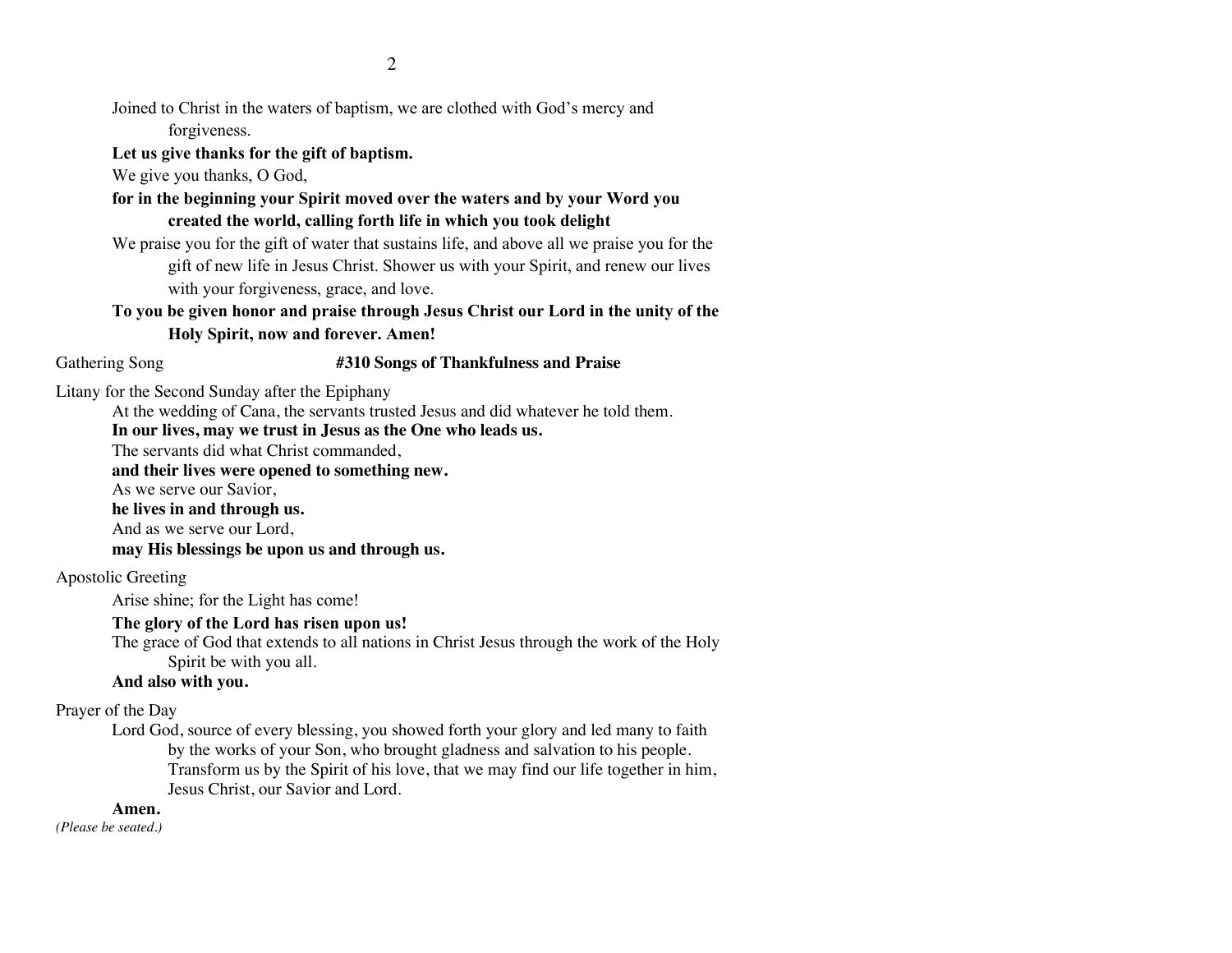# *Word*

First Reading Isaiah 62:1-5

Word of God, Word of Life. **Thanks be to God.**

Psalm Psalm 36:5-10

*We feast upon the abundance of your house, O LORD. (Ps. 36:8)*

Let us read responsively and sing from Psalm 36.



Text: Psalm 36:5. Music: John R. Paradowski. Copyright © 2022. Used by permission. All rights reserved.

Your love, O LORD, reaches to the heavens, and your faithfulness to the clouds. **Your righteousness is like the strong mountains, your justice like the great deep; you save humankind and animals, O LORD.** *Refrain*.

How priceless is your love, O God! All people take refuge under the shadow of your wings.

# **They feast upon the abundance of your house; you give them drink from the river of your delights.**

For with you is the well of life, and in your light we see light.

**Continue your lovingkindness to those who know you, and your favor to those who are true of heart.** *Refrain*.

# Second Reading 1 Corinthians 12:1-11

*The congregation at Corinth experienced division as people were comparing their spiritual gifts, thinking some to be superior to others. Paul invites this fractured community to trust that God's Holy Spirit has gifted them all perfectly for their mission together.*

Word of God, word of life. **Thanks be to God.**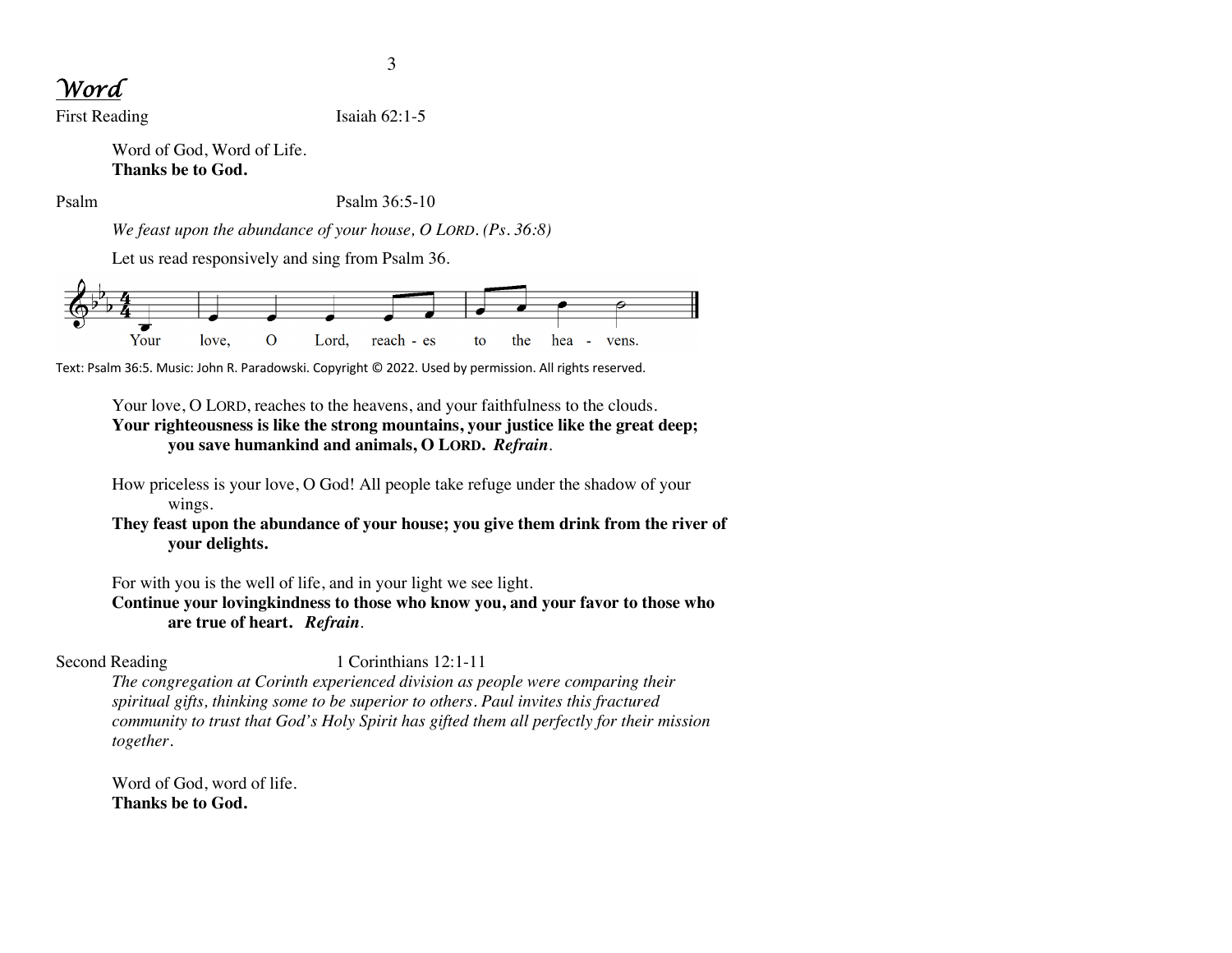*(Please stand as you are able)*



Text: Arden Mead. Text Copyright © 2004. Creative Communication for the Parish. All rights reserved. Used by permission. Music: Conrad Kocher, 1786-1872. Tune: Dix. Meter: 77 77 77

Gospel John 2:1-11

*Turning water to wine at the wedding at Cana is described as the first of Jesus' signs. Through many such epiphanies, Jesus reveals that he bears God's creative power and joyful presence into the world.*

The holy gospel according to John, the 2nd chapter. **Glory to you, O Lord.**

The Gospel of the Lord for you this day. **Praise to you, O Christ.**

*(Please be seated)*

Sermon Pastor Karen Natterstad

*(Please stand as you are able)*

Hymn of the Day **#312 Jesus, Come! For We Invite You** *(Prayer cards will be collected during the Hymn)*

*Service of Holy Baptism for Clayton Thompson*

*Please follow along in your Hymnals on Page 227. (Please be seated.)* Presentation *(Please stand as you are able.)*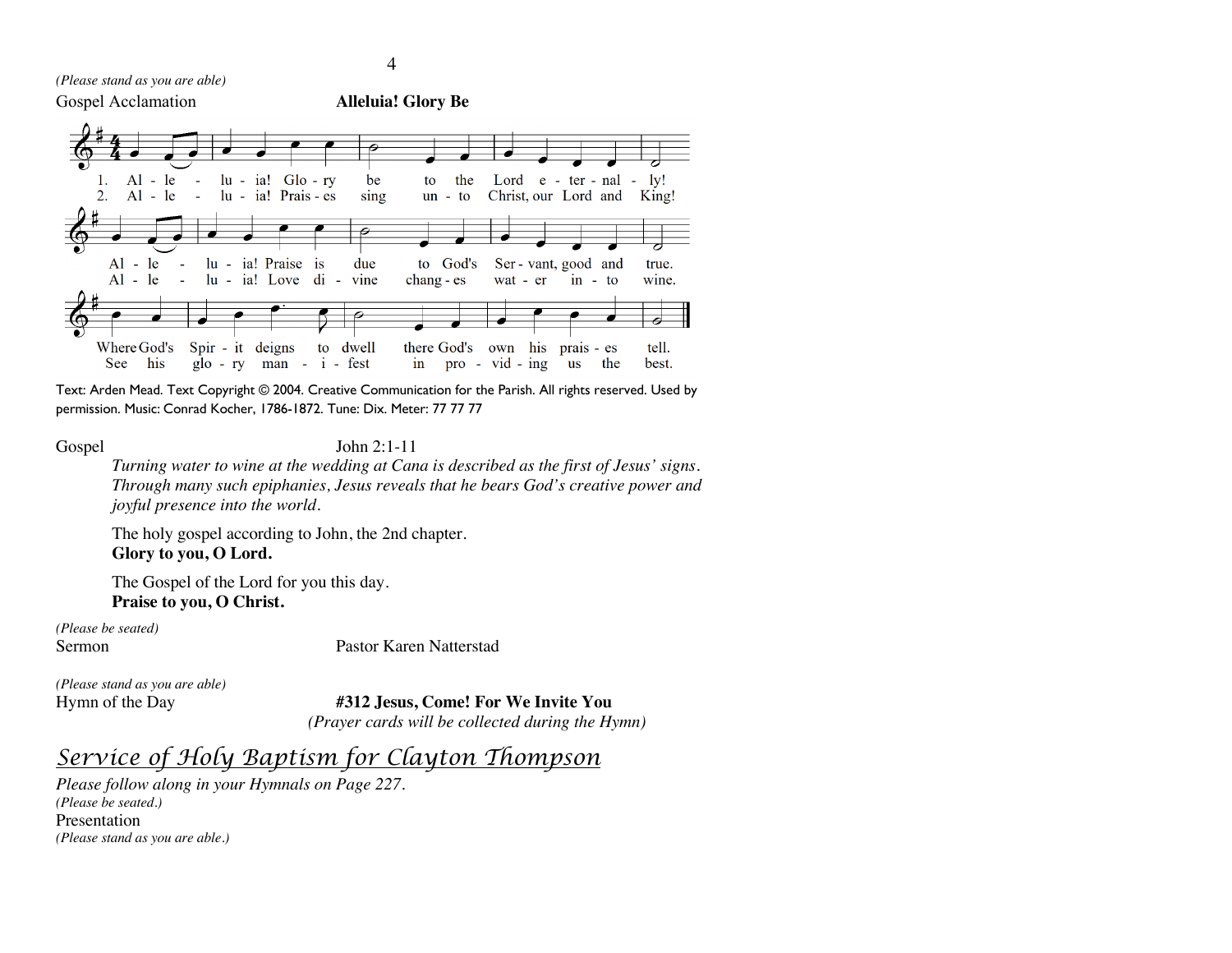5

Profession of Faith

I ask you to profess your faith in Christ Jesus, reject sin, and confess the faith of the church. Do you renounce the devil and all the forces that defy God? If so answer, I renounce them.

### **I renounce them.**

Do you renounce the powers of this world that rebel against God? If so answer, I renounce them.

#### **I renounce them.**

Do you renounce the ways of sin that draw you from God? If so answer, I renounce them. **I renounce them.**

Do you believe in God the Father?

**I believe in God, the Father almighty, creator of heaven and earth.**

Do you believe in Jesus Christ, the Son of God?

- **I believe in Jesus Christ, God's only Son, our Lord. Who was conceived by the Holy Spirit, born of the virgin Mary, suffered under Pontius Pilate, was crucified, died, and was buried; He descended to the dead.**
- **On the third day he rose again; He ascended into heaven, He is seated at the right hand of the Father, and He will come to judge the living and the dead.**

Do you believe in God the Holy Spirit?

**I believe in the Holy Spirit, the holy catholic church, the communion of saints, the forgiveness of sins, the resurrection of the body and the life everlasting.**

#### *(Please be seated.)*

Thanksgiving at the Font

The Lord be with you.

#### **And also with you.**

Let us give thanks to the Lord our God.

#### **It is right to give God thanks and praise.**

- We give you thanks, O God, for in the beginning your Spirit moved over the waters and by your Word you created the world, calling forth life in which you took delight. Through the waters of the flood you delivered Noah and his family, and through the sea you led your people Israel from slavery into freedom. At the river your Son was baptized by John and anointed with the Holy Spirit. By the baptism of Jesus' death and resurrection you set us free from the power of sin and death and raise us up to live in you.
- Pour out your Holy Spirit, the power of your living Word, that those who are washed in the waters of baptism may be given new life. To you be given honor and praise through Jesus Christ our Lord, in the unity of the Holy Spirit, now and forever.

**Amen.**

Baptism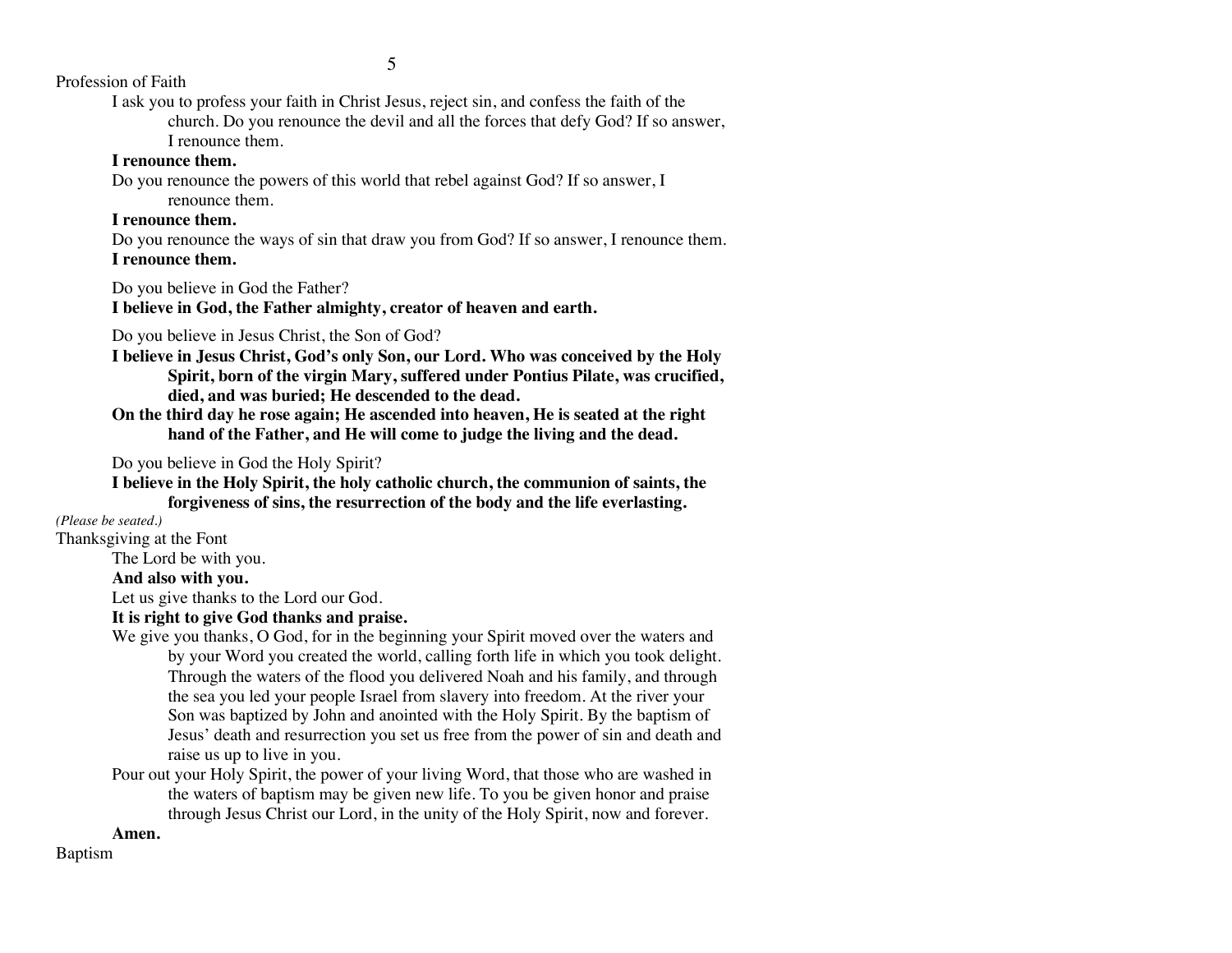

Text: Holy Baptism and Related Rites, Renewing Worship 3. Text © 2002, music © 2003 Augsburg Fortress. Music: Robert A. Hobby, b. 1962. Podcast/Streamed/Reprinted with permission under One License A-703603. All rights reserved.

Welcome

Let us welcome the newly baptized.

**We welcome you into the body of Christ and into the mission we share: join us in giving thanks and praise to God and bearing God's creative and redeeming word to all the world.**

*(Please stand as you are able.)*

Prayers of Intercession

The Spirit of the Lord is poured out upon us in abundance; so we are bold to pray for the church, the world, and all that God has made.

…God of grace, **hear our prayer.**

Since we have such great hope in your promises, O God, we lift these and all of our prayers to you in confidence and faith; through Jesus Christ our Savior.

#### **Amen.**

Sharing of the Peace

The peace of the Lord be with you all. **And also with you.**

*(Please be seated.)*

*Thanksgiving*

*(Please be seated)*

Musical Offering *Shelter in the Storm* by Joel Raney – Senior Choir

6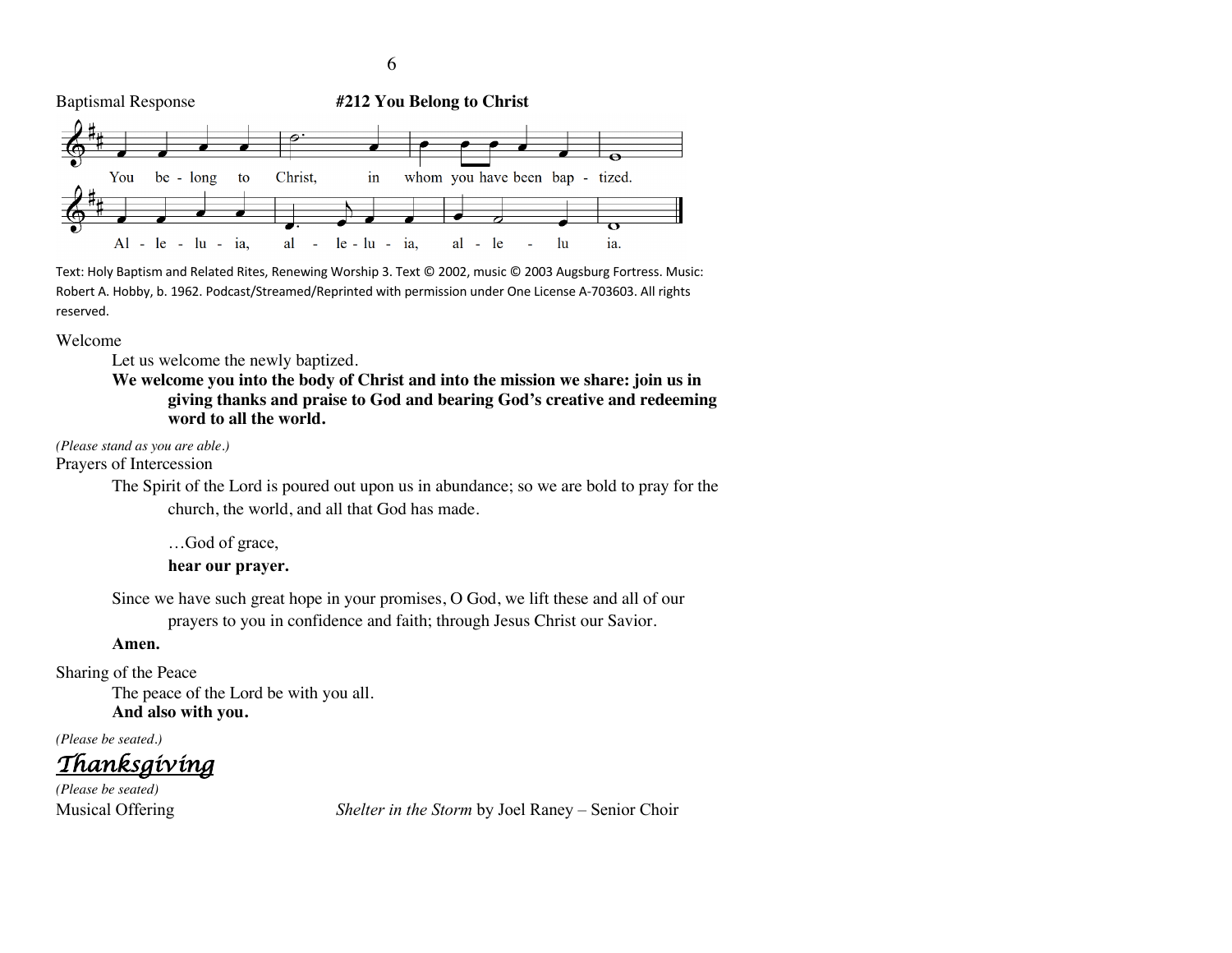

Text: Psalm 51. Music: Liturgy of Joy, James M. Capers, b. 1948. Music Copyright © 1993 Augsburg Fortress. Podcast/Streamed/Reprinted with permission under One License A-703603. All rights reserved.

#### Thanksgiving for the Word

- Praise and thanks to you, holy God, for by your Word you made all things: you spoke light into darkness, called forth beauty from chaos, and brought life into being. For your Word of life, O God, **we give you thanks and praise.**
- By your Word you called your people Israel to tell of your wonderful gifts: freedom from captivity, water on the desert journey, a pathway home from exile, wisdom for life with you. For your Word of life, O God, **we give you thanks and praise.**
- Through Jesus, your Word made flesh, you speak to us and call us to witness: forgiveness through the cross, life to those entombed by death, the way of your self-giving love. For your Word of life, O God, **we give you thanks and praise.**
- Send your Spirit of truth, O God; rekindle your gifts within us: renew our faith, increase our hope, and deepen our love, for the sake of a world in need. Faithful to your Word, O God, draw near to all who call on you; through Jesus Christ, our Savior and Lord, to whom, with you and the Holy Spirit, be honor and glory forever.

#### **Amen.**

7